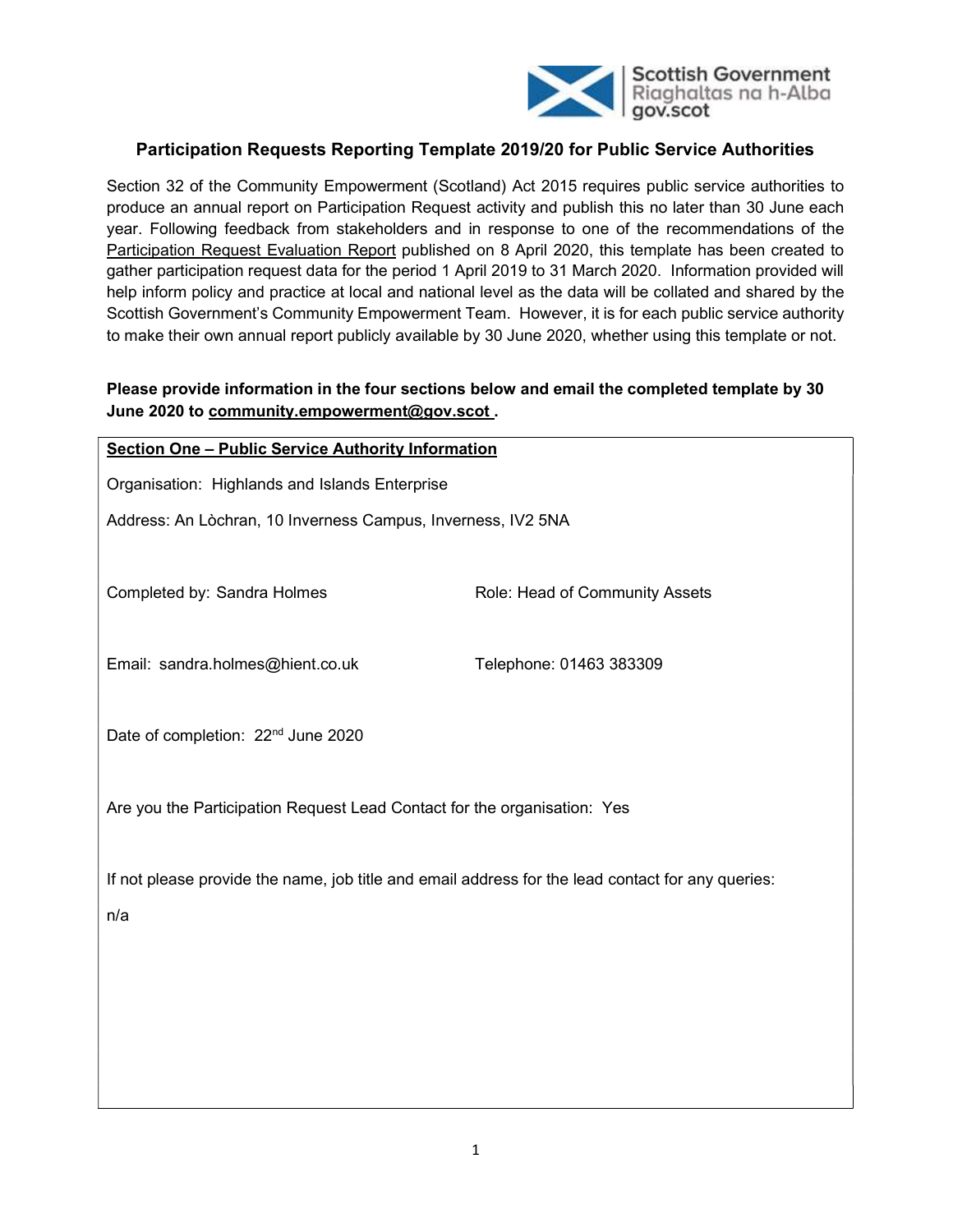#### Section 2: Participation Request Data in 2019/20

Please complete following overview table:

| Total<br><b>Applications</b><br><b>Received in</b><br>2019/20 | <b>Number of</b><br>validated<br>applications<br>in 2019/20 | Number of<br>applications<br>agreed in<br>2019/20 | Number of<br>applications<br>refused in<br>2019/20 | <b>Number</b><br>received in<br>2019/20 and<br>yet to be<br>determined | <b>Number</b><br>received prior<br>to 2019/20 and<br>yet to be<br>determined |
|---------------------------------------------------------------|-------------------------------------------------------------|---------------------------------------------------|----------------------------------------------------|------------------------------------------------------------------------|------------------------------------------------------------------------------|
| 0                                                             |                                                             | 0                                                 | 0                                                  | $\Omega$                                                               | 0                                                                            |

2.1 Please provide details of Participation Requests received in 2019/20 which resulted in changes to public services provided by or on behalf of your public service authority and tell us about those changes:

| Name of Community<br>Participation Body | Was the<br>Participation<br>Request<br>successful?<br>(Y/N) | Previous way of working | Way of working following<br>changes |
|-----------------------------------------|-------------------------------------------------------------|-------------------------|-------------------------------------|
| n/a                                     |                                                             |                         |                                     |
|                                         |                                                             |                         |                                     |
|                                         |                                                             |                         |                                     |
|                                         |                                                             |                         |                                     |
|                                         |                                                             |                         |                                     |
|                                         |                                                             |                         |                                     |

2.2 Please use this space to provide any further comments relating to the above data, such as describing the **outcome improvement process** and how the community participation body was involved in it, or details of any wider benefits, such as improved community engagement and ongoing participation.

n/a

 $\mathbb{I}$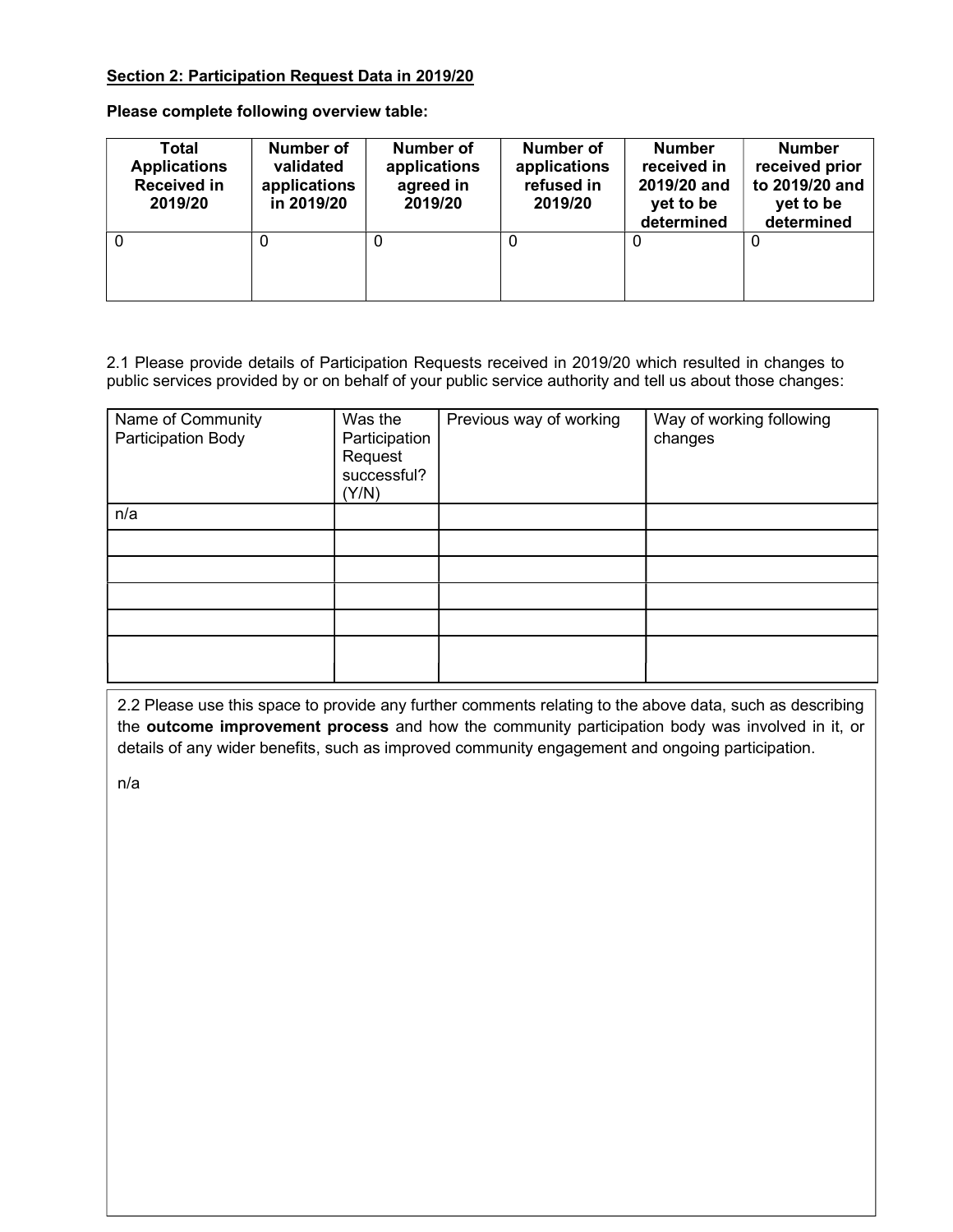#### Section Three – Partnership Working & Promotion of Participation Requests

3.1 Please provide details of any engagement with support organisations such as local Third Sector Interfaces and public sector Community Learning and Development staff or national organisations such as the Scottish Community Development Centre.

For example has any new practices to support Participation Requests been developed from working with other bodies, or any learning gained?

None

3.2 Please provide details of action taken to promote the use of Participation Requests or support Community Participation Bodies in making a Participation Request.

For example this could include: Support before making a request, such as to determine whether a participation request is the most appropriate route; - Support to make the request such as assist groups to complete forms, or identify appropriate outcomes; and/or Support to take part effectively in outcome improvement processes.

Details of our participation request process can be found on our website: https://www.hie.co.uk/support/support-for-community-organisations/community-assets/routes-toownership/what-the-community-empowerment-act-means-for-your-community/

We have not received any enquiries or applications regarding participation requests since the legislation come into force.

3.3 Please let us know what actions you have been taking to ensure that your processes are inclusive.

For example, this could include accessible information and other support, which enable wider use of participation requests by all population groups including those with protected characteristics.

We have not had a singe approach regarding participation requests to date. However, we proactively consider equality and diversity when delivering our functions. Details of our approach and commitment to equality and diversity can be found here: https://www.hie.co.uk/about-us/policies-andpublications/equalityanddiversity/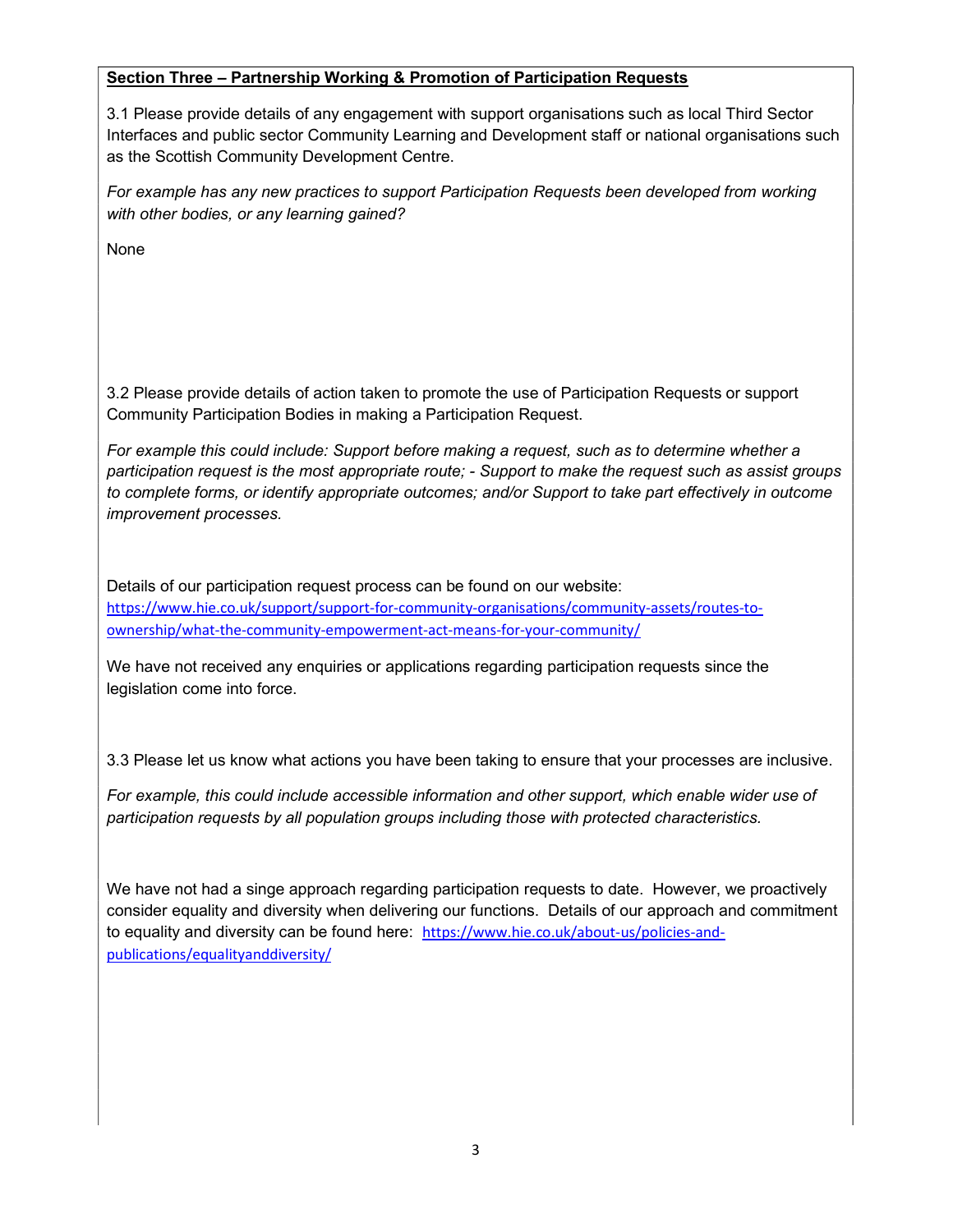3.4 Please outline any plans you have to continue involving local people and local groups in outcome improvement processes as a result of your Participation Request policies.

n/a

# Section Four - Additional Information

4.1 Please use this space to provide any further feedback not covered in the above sections.

None

Completed by: Sandra Holmes Role: Head of Community Assets

Email: Sandra Holmes Tel: 01463 383309

Date of completion: 22<sup>nd</sup> June 2020